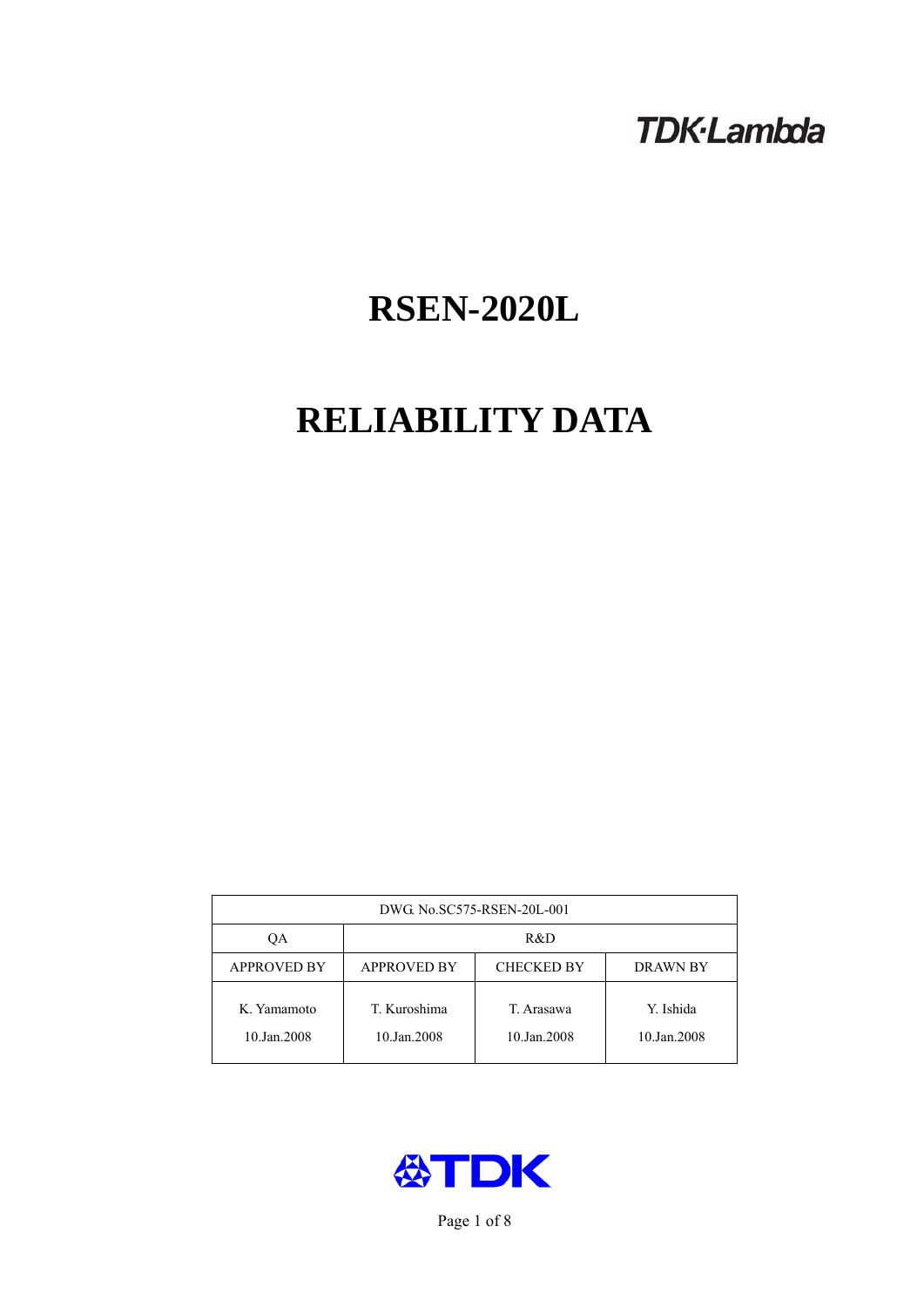#### **RSEN-2020L**

# **I N D E X**

|                                     | Page   |
|-------------------------------------|--------|
| 1. Calculated Values of MTBF        | Page-3 |
| 2. Vibration Test                   | Page-4 |
| 3. Heat Cycle Test                  | Page-5 |
| 4. Humidity Test                    | Page-6 |
| 5. High Temperature Resistance Test | Page-7 |
| 6. Low Temperature Storage Test     | Page-8 |

The following data are typical values. As all units have nearly the same characteristics, the data to be considered as ability values.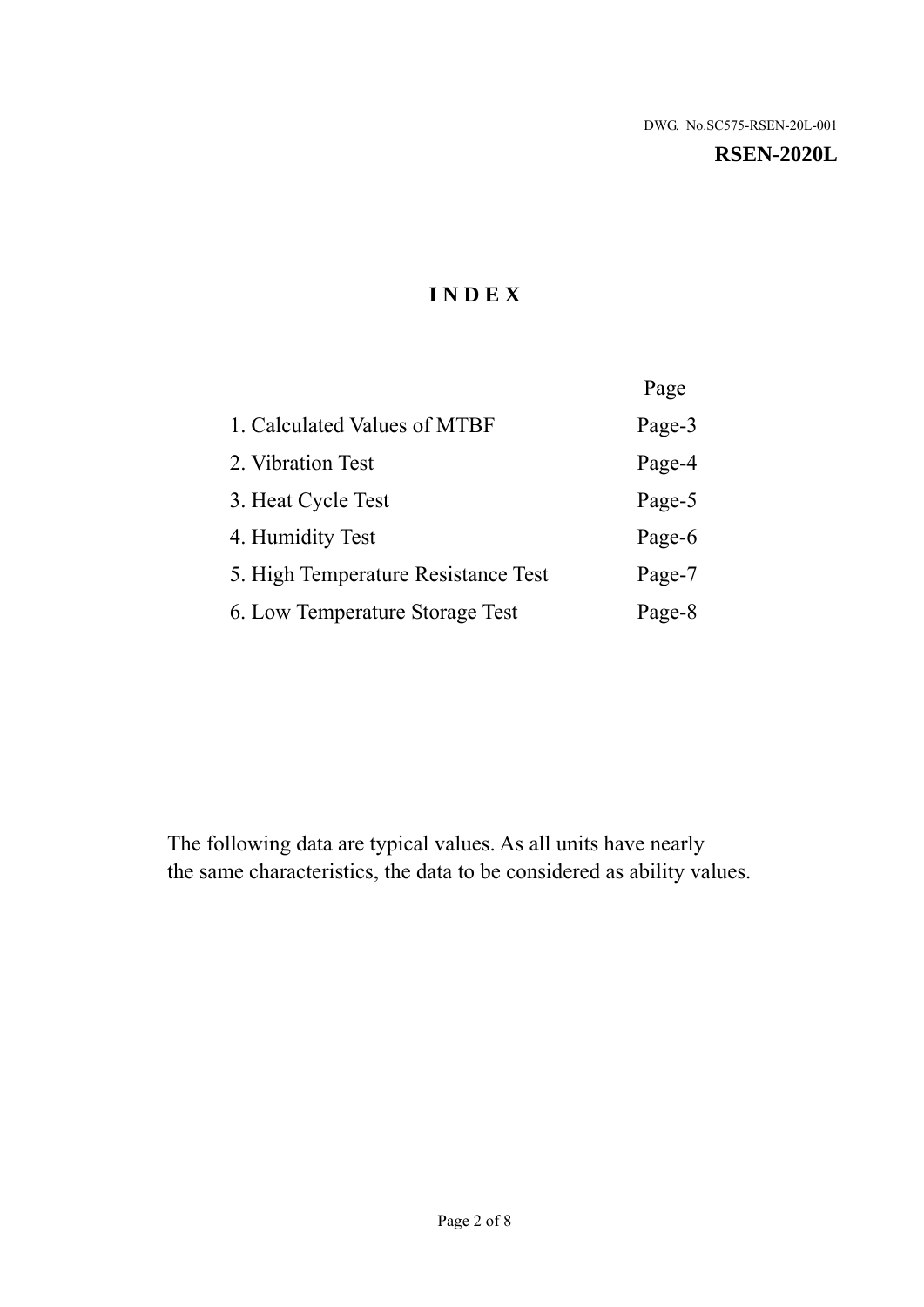#### **RSEN-2020L**

1. Calculated values of MTBF

MODEL : RSEN-2020L

(1) Calculating Method

 Calculated based on parts stress reliability projection of MIL-HDBK-217F NOTICE2.

Individual failure rates  $\lambda$  G is given to each part and MTBF is calculated by the count of each part.

$$
MIBF = \frac{1}{\lambda_{\text{equip}}} = \frac{1}{\sum_{i=1}^{n} N_i (\lambda_G \pi_Q)_i} \times 10^6 \text{ (hours)}
$$

| $\lambda$ equip | : Total equipment failure rate (Failure $/ 10^6$ Hours)                   |
|-----------------|---------------------------------------------------------------------------|
| $\lambda$ G     | : Generic failure rate for the $\hbar$ generic part                       |
|                 | (Failure/ $10^6$ Hours)                                                   |
| Ni              | : Quantity of <i>i</i> th generic part                                    |
| N               | : Number of different generic part categories                             |
| $\pi$ Q         | : Generic quality factor for the <i>i</i> th generic part ( $\pi Q = 1$ ) |

- (2) MTBF Values
	- GF : Ground, Fixed

 $MTBF = 12,162,491$  (Hours)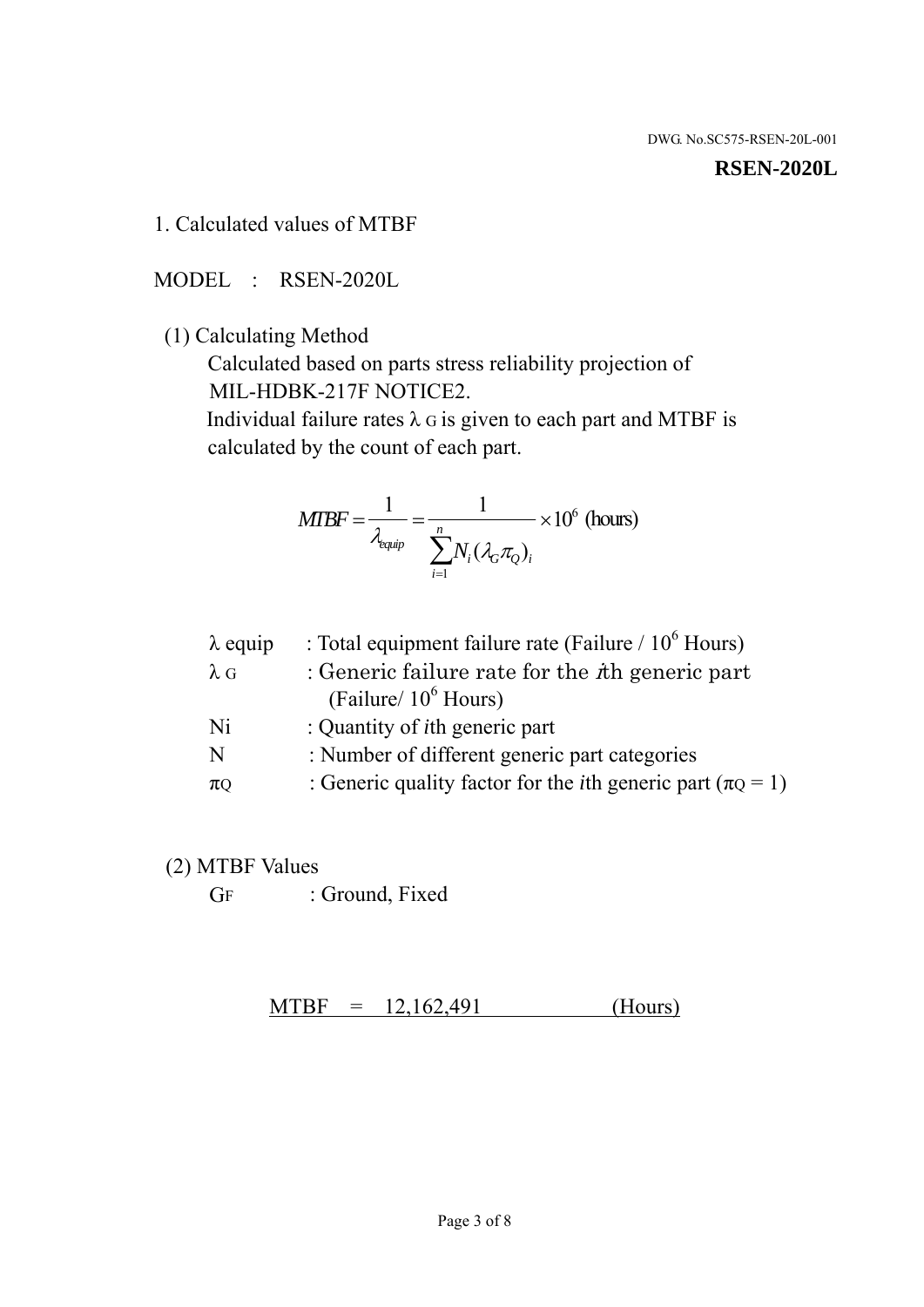#### **RSEN-2020L**

2. Vibration Test

#### MODEL : RSEN-2020L (Representation Product : RSEN-2030)

- (1) Vibration Test Class Frequency Variable Endurance Test
- (2) Equipment Used Controller VS-1000-6, Vibrator 905-FN ( IMV CORP.)
- (3) The Number of D.U.T. (Device Under Test) 5 units
- (4) Test Condition
	- · Frequency : 10~55Hz
	- · Amplitude : 1.5mm, Sweep for 1 min.
	- · Dimension and times : X, Y and Z directions for 2 hours each.

## (5) Test Method

Fix the D.U.T. on the fitting-stage

# (6) Test Results

PASS

#### Typical Sample Data

| Check item                         | Spec.                           |                   | <b>Before Test</b> | After Test          |
|------------------------------------|---------------------------------|-------------------|--------------------|---------------------|
| Attenuation (dB)                   | Differential Mode: 25dBmin.     | $0.4$ MHz         | 39.72              | 40.02               |
|                                    |                                 | 30 MHz            | 58.84              | 55.92               |
|                                    | Common Mode: 25dBmin.           | 2 MHz             | 36.32              | 36.44               |
|                                    |                                 | 30 MHz            | 38.26              | 38.08               |
| Leakage Current (mA)               | $1mA$ max. $(250V, 60Hz)$       | Line1             | 0.42               | 0.41                |
|                                    |                                 | Line <sub>2</sub> | 0.43               | 0.42                |
| DC Resistance $(m\Omega)$          | $6m \Omega$ max.                |                   | 3.84               | 3.72                |
| <b>Test Voltage</b>                | $L-L: 1768Vdc$ 60s.             |                   | OK                 |                     |
|                                    | $L-E: 2500$ Vac 60s.            |                   |                    | OK                  |
| Isolation Resistance ( $M\Omega$ ) | $100M \Omega$ min. (500Vdc 60s) |                   | $4.1 \times 10^6$  | $4.3 \times 10^{6}$ |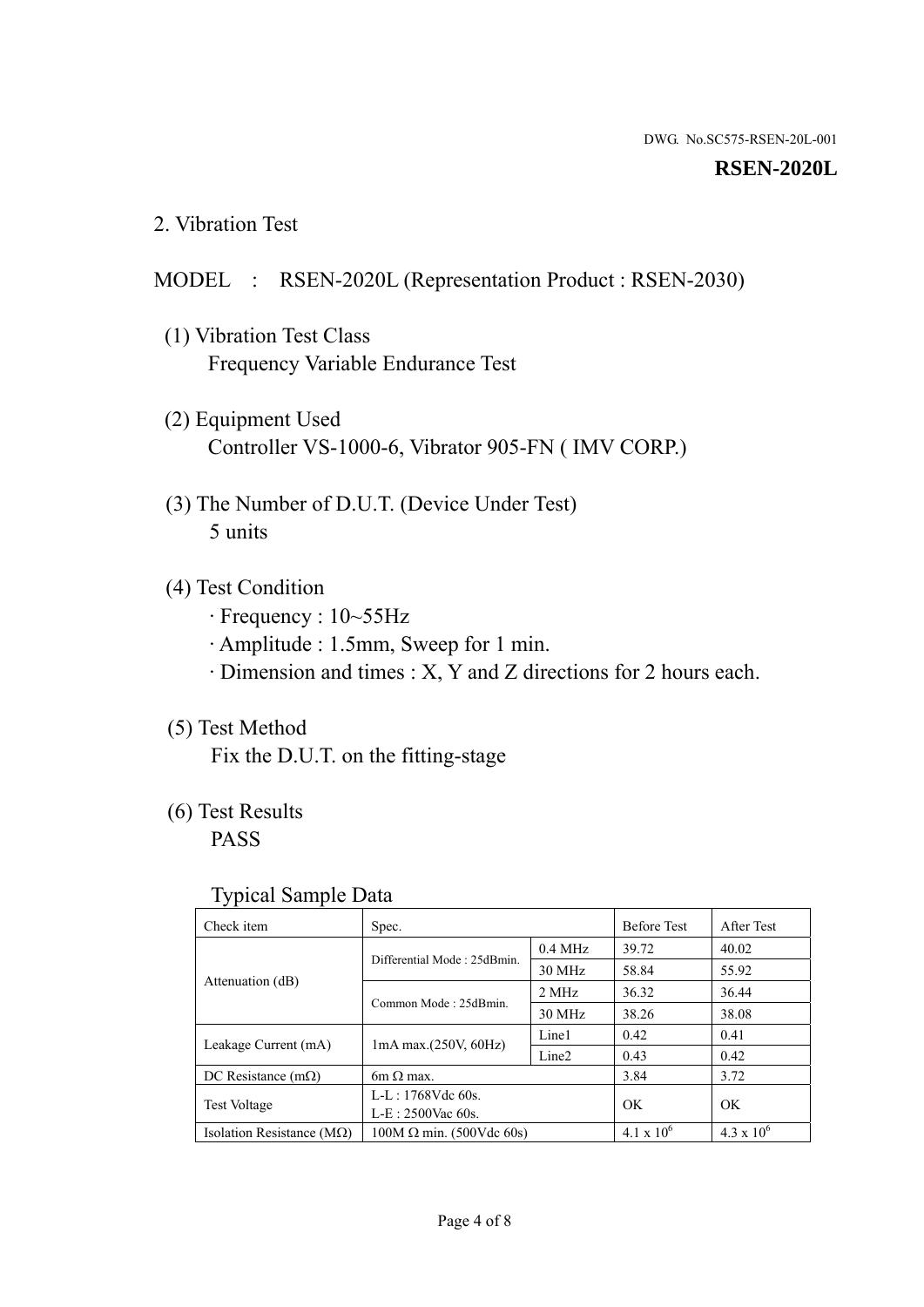1 cycle

30min.

3min.

30min.

3. Heat Cycle Test

# MODEL : RSEN-2020L (Representation Product : RSEN-2030)

- (1) Equipment Used TEMPERATURE CHAMBER TSA-71H-W (ESPEC CORP.)
- (2) The Number of D.U.T. (Device Under Test) 5 units
- (3) Test Conditions
	- · Ambient Temperature : -25~+85°C · Test Cycles : 100cycles
- (4) Test Method

 Before the test check if there is no abnormal characteristics and put the D.U.T. in the testing chamber. Then test it in the above cycles, After the test is completed leave it for 1 hour at room temperature and check it if there is no abnormal each characteristics.

 $+85$ °C

 $-25$ °C

(5) Test Results

PASS

| <b>Typical Sample Data</b> |  |  |
|----------------------------|--|--|
|----------------------------|--|--|

| Check item                         | Spec.                                             |                   | <b>Before Test</b> | After Test        |
|------------------------------------|---------------------------------------------------|-------------------|--------------------|-------------------|
|                                    | Differential Mode: 25dBmin.                       | $0.4$ MHz         | 40.06              | 40.06             |
|                                    |                                                   | 30 MHz            | 55.64              | 57.12             |
| Attenuation (dB)                   | Common Mode: 25dBmin.                             | 2 MHz             | 35.40              | 36.74             |
|                                    |                                                   | 30 MHz            | 37.70              | 37.36             |
|                                    | $1mA$ max. $(250V, 60Hz)$<br>Leakage Current (mA) | Line1             | 0.41               | 0.49              |
|                                    |                                                   | Line <sub>2</sub> | 0.42               | 0.48              |
| DC Resistance $(m\Omega)$          | 6m $\Omega$ max.                                  |                   | 3.48               | 3.22              |
| <b>Test Voltage</b>                | $L-L: 1768Vdc$ 60s.                               |                   | OK                 | OK                |
|                                    | $L-E: 2500$ Vac 60s.                              |                   |                    |                   |
| Isolation Resistance ( $M\Omega$ ) | $100M \Omega$ min. (500Vdc 60s)                   |                   | $9.5 \times 10^5$  | $9.4 \times 10^5$ |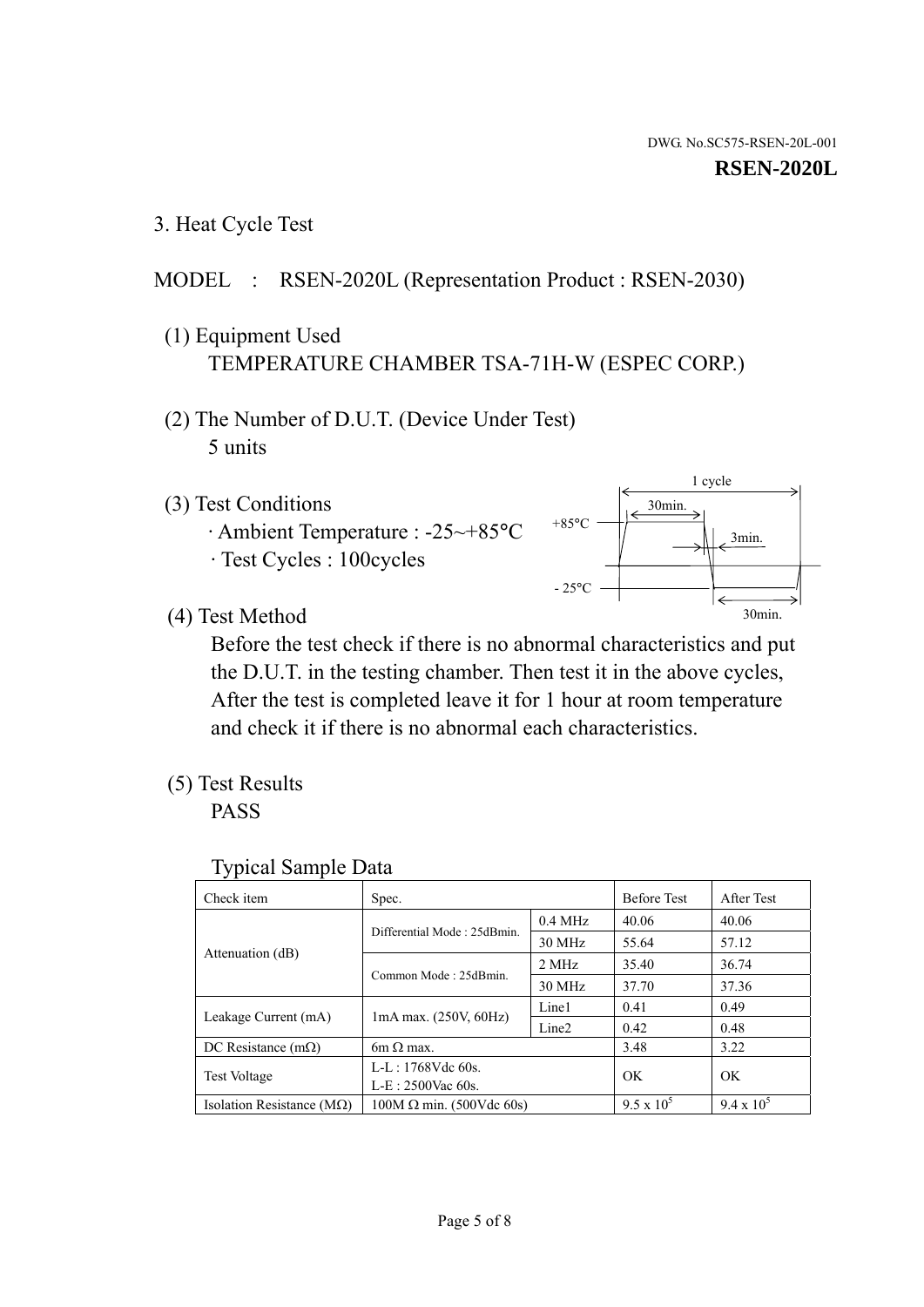4. Humidity Test

# MODEL : RSEN-2020L (Representation Product : RSEN-2030)

- (1) Equipment Used TEMP. & HUMID. CHAMBER PR-4KT (ESPEC CORP.)
- (2) The Number of D.U.T. (Device Under Test) 5 units

### (3) Test Conditions

- · Ambient Temperature : +40°C
- · Test Time : 500 hours
- · Ambient Humidity : 90~95% RH No Dewdrop

## (4) Test Method

 Before the test check if there is no abnormal characteristics and put the D.U.T. in the testing chamber. Then test it in the above conditions. After the test is completed leave it for 1 hour at room temperature and check it if there is no abnormal each characteristics.

# (5) Test Results

PASS

| . .                                |                                 |                   |                     |                     |
|------------------------------------|---------------------------------|-------------------|---------------------|---------------------|
| Check item                         | Spec.                           |                   | <b>Before Test</b>  | After Test          |
|                                    | Differential Mode: 25dBmin.     | $0.4$ MHz         | 40.92               | 39.42               |
|                                    |                                 | 30 MHz            | 57.38               | 55.62               |
| Attenuation (dB)                   | Common Mode: 25dBmin.           | 2 MHz             | 36.16               | 36.22               |
|                                    |                                 | 30 MHz            | 37.34               | 37.92               |
| Leakage Current (mA)               | $1mA$ max. $(250V, 60Hz)$       | Line1             | 0.42                | 0.41                |
|                                    |                                 | Line <sub>2</sub> | 0.42                | 0.43                |
| DC Resistance (m $\Omega$ )        | $6m \Omega$ max.                |                   | 3.62                | 3.58                |
| <b>Test Voltage</b>                | $L-L: 1768Vdc$ 60s.             |                   | OK                  | OK.                 |
|                                    | $L-E$ : 2500Vac 60s.            |                   |                     |                     |
| Isolation Resistance ( $M\Omega$ ) | $100M \Omega$ min. (500Vdc 60s) |                   | $3.6 \times 10^{6}$ | $4.5 \times 10^{6}$ |

#### Typical Sample Data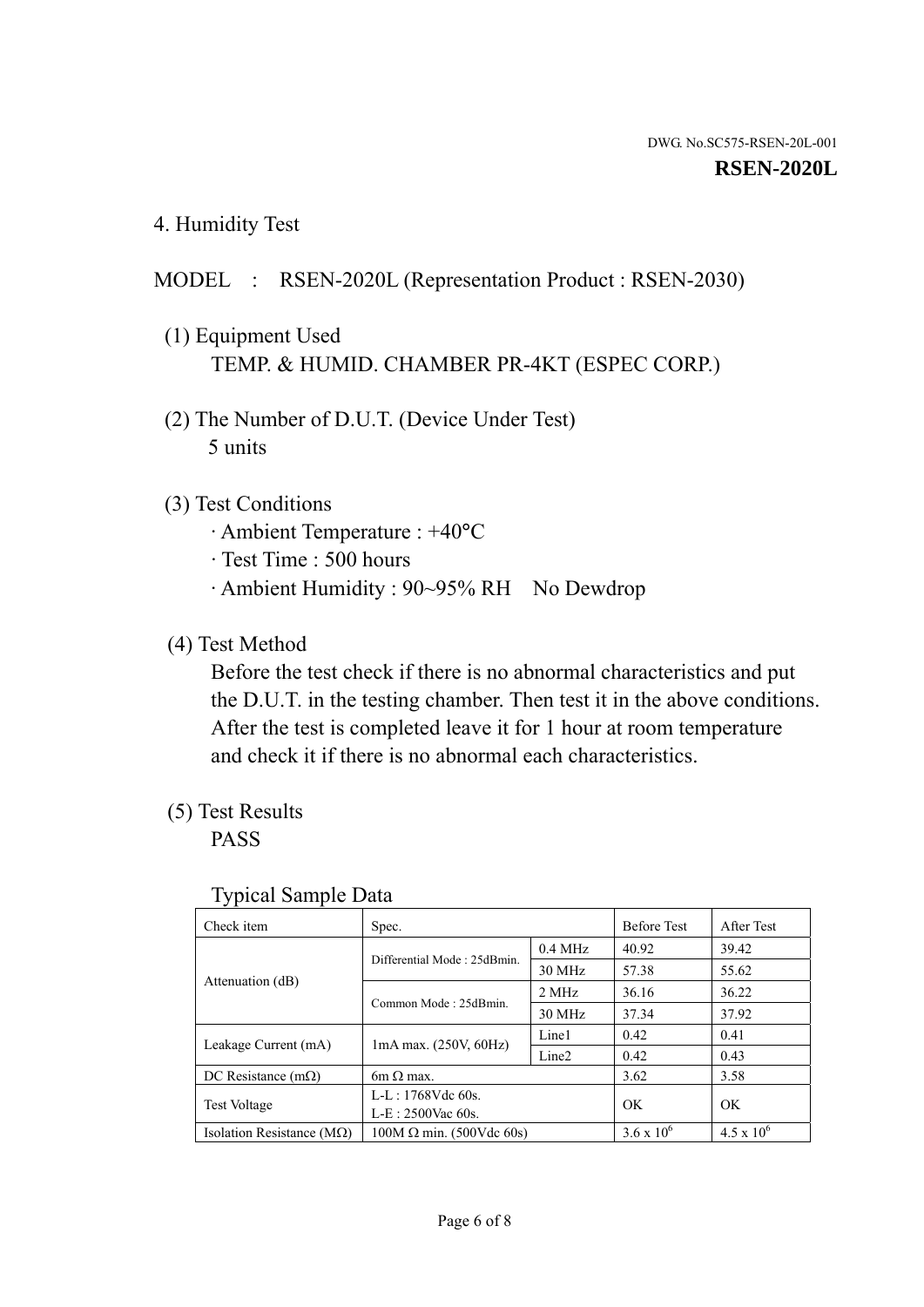5. High Temperature Resistance Test

### MODEL : RSEN-2020L (Representation Product : RSEN-2060)

- (1) Equipment Used TEMPERATURE CHAMBER PHH-300 ( ESPEC CORP.)
- (2) The Number of D.U.T. (Device Under Test) 5 units
- (3) Test Conditions
	- · Ambient Temperature : +55°C
	- · Test Time : 500 hours
	- · Operating : DC 60A
- (4) Test Method

 Before the test check if there is no abnormal characteristics and put the D.U.T. in the testing chamber. Then test it in the above conditions. After the test is completed leave it for 1 hour at room temperature and check it if there is no abnormal each characteristics.

(5) Test Results

PASS

| ╯┸                                 |                                 |                   |                     |                     |
|------------------------------------|---------------------------------|-------------------|---------------------|---------------------|
| Check item                         | Spec.                           |                   | <b>Before Test</b>  | After Test          |
|                                    | Differential Mode: 25dBmin.     | $0.2$ MHz         | 57.86               | 58.52               |
|                                    |                                 | 30 MHz            | 52.04               | 51.94               |
| Attenuation (dB)                   | Common Mode: 25dBmin.           | 2 MHz             | 35.90               | 36.04               |
|                                    |                                 | 30 MHz            | 26.60               | 27.62               |
| Leakage Current (mA)               | $1mA$ max. $(250V, 60Hz)$       | Line1             | 0.45                | 0.46                |
|                                    |                                 | Line <sub>2</sub> | 0.46                | 0.46                |
| DC Resistance $(m\Omega)$          | $3m \Omega$ max.                |                   | 2.22                | 2.24                |
| <b>Test Voltage</b>                | $L-L: 1768Vdc$ 60s.             |                   | OK                  | OK                  |
|                                    | $L-E: 2500$ Vac 60s.            |                   |                     |                     |
| Isolation Resistance ( $M\Omega$ ) | $100M \Omega$ min. (500Vdc 60s) |                   | $4.1 \times 10^{6}$ | $4.6 \times 10^{6}$ |

#### Typical Sample Data